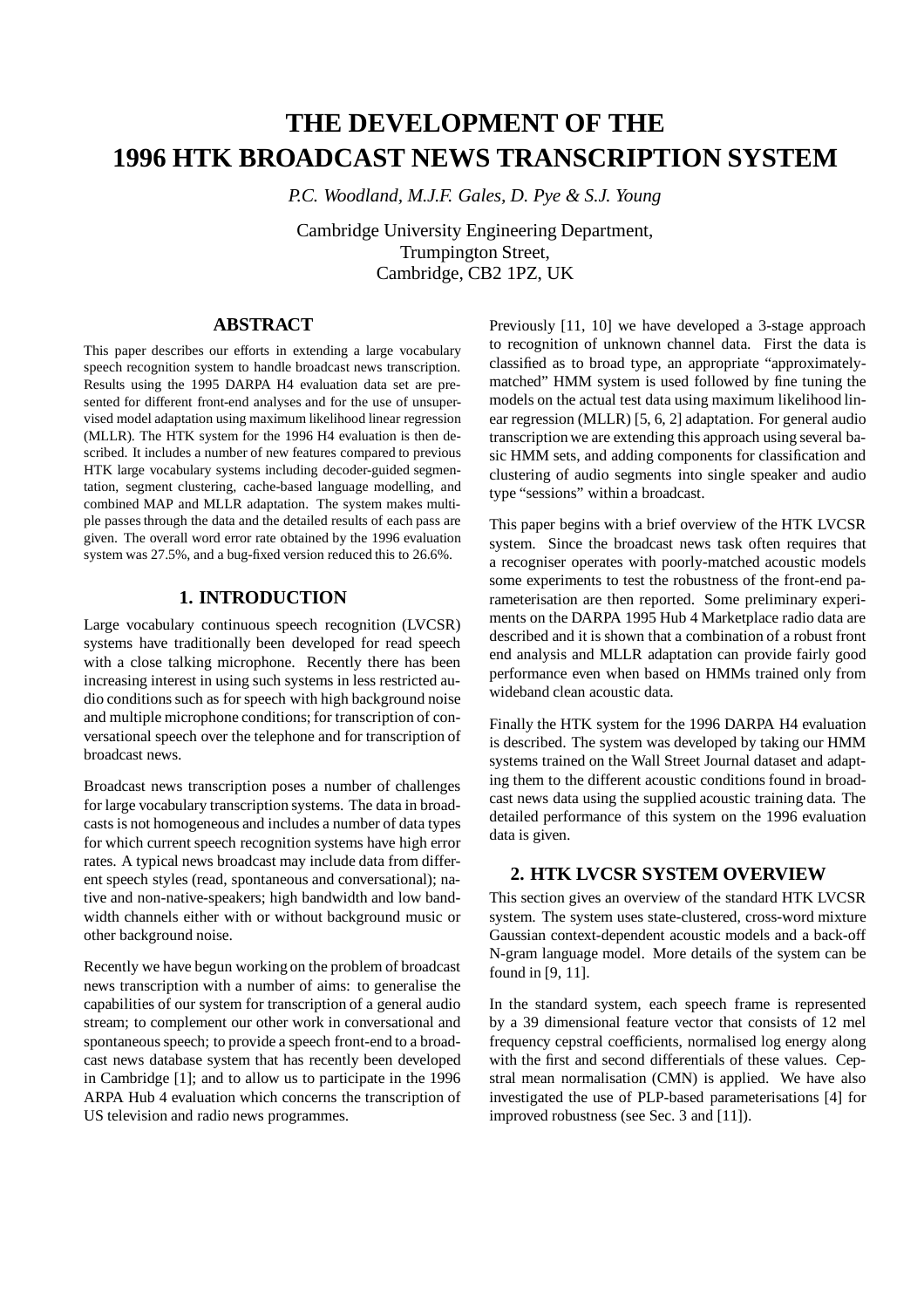The system uses the LIMSI 1993 WSJ pronunciation dictionary for pronunciations. This is augmented by pronunciations from a TTS system and hand generated corrections. The HMMs are cross-word context-dependent and use decision tree state clustering [13]. The context for clustering can either be a single phone (triphone context) or use longer range contexts (e.g. quinphones).

The standard gender independent triphone model set (the HMM-1 set of [9]) is trained on the 36,493 sentences from SI-284 WSJ0+1 data set and has 6,399 speech states, with each state having a 12 component Gaussian mixture output distribution. More detailed acoustic models can also be used in lattice-rescoring mode. In particular a set of models which depend on the neighbouring 2 phones and the locations of word boundaries has been used (the HMM-2 set of [9]). The HMM-2 set has 9354 speech states, each state characterised by a 14 component mixture Gaussian distribution.

Models are adapted to new speakers and environments using MLLR. Sets of transformation matrices for the Gaussian means [5], and optionally variances [2], are estimated to increase the likelihood of the adaptation data. If only a small amount of adaptation data is available, or very robust transform estimation is required, a single global transformation matrix may be used. If more data is available a regression class tree [6] can be used to define a set of transformations for the HMM set.

The HTK LVCSR system uses time-synchronous decoders that can either operate in a single pass or can be used to produce or rescore word lattices [7, 9] which compactly store multiple sentence hypotheses.

# **3. 1995 HUB4 EXPERIMENTS**

In this section we describe some initial experiments using the 1995 Hub 4 evaluation data. The aim was to calibrate the difficulty of the broadcast news transcription problem and determine the effectiveness of both different front-end analyses and unsupervised adaptation on this data.

All experiments reported in this section were based on the HMM-1 model set with the 65k trigram language model used in the 1995 HTK H3 system [10]. The decoder was run with fairly tight pruning beamwidths and so some search errors will have occurred.

## **3.1. 1995 H4 Data**

The 1995 Hub 4 evaluation data [8] consisted of portions(one complete show and 2 "heads" and 2 "tails") from 5 episodes of the NPR "Marketplace" business news radio programme transmitted during August 1995. NIST had also made available 10 complete "Marketplace" shows that could be used for training purposes, although none of this material has been

used in the experiments presented here. For the November 1995 Hub 4 evaluation, only episode boundaries were given as side information and hence systems had to perform their own data segmentation and labelling of the audio data type.

To simplify the experiments reported here, we have used the segmentation boundaries, and where appropriate the segment type labels, provided by NIST for the evaluation data. This means that, for instance, no pure music segments are included<sup>1</sup>. The NIST transcriptions label each segment with a talker identifier; the presence (BM) or absence (NM) of background music and whether the speech signal is a full 8kHz bandwidth signal (FB) or of reduced telephone bandwidth (RB). Each segment contains just one audio type and data from a single speaker. Segments range in length from less than 1 second to several minutes.

In the experiments in the following sections, the results are given for the three audio conditions with a significant amount of data (NM/FB, BM/FB and NM/RB) along with the overall word error rate. In each case the official transcriptions and mapping files were used in scoring.

# **3.2. H4 Front End Comparison**

In this section the environmental robustness of two front-end parameterisations are compared with the aim of selecting a robust front-end for the broadcast news task.

The standard HTK V2.0 MFCC front-end was used to produce baseline performance figures. We have previously found that cepstral parameters based on a perceptual linear prediction (PLP) [4] speech parameterisation were more robust to mismatched environments, although results were somewhat mixed. However we had found on other data that a modified form of PLP using the the MFCC filter-bank (MF-PLP) analysis is more effective than the use of the standard PLP filterbank, and so MF-PLP was compared to standard MFCC analysis.

| <b>Test Data</b> | Front-End Type |               |  |  |  |  |
|------------------|----------------|---------------|--|--|--|--|
| Subset           | MFCC           | <b>MF-PLP</b> |  |  |  |  |
| NM/FB            | 31.2           | 26.7          |  |  |  |  |
| <b>BM/FB</b>     | 43.9           | 41.2          |  |  |  |  |
| NM/RB            | 65.3           | 58.5          |  |  |  |  |
| Overall          | 41.3           | 36.4          |  |  |  |  |

Table 1: % word error rate for MFCC and MF-PLP parameterisations on Nov'95 H4 data

The recognition results for the two analyses for different au-

<sup>&</sup>lt;sup>1</sup> Segmentation/classification experiments that we have performed indicate that using Gaussian mixture models for different audio types enables pure music segments to be detected with a high degree of accuracy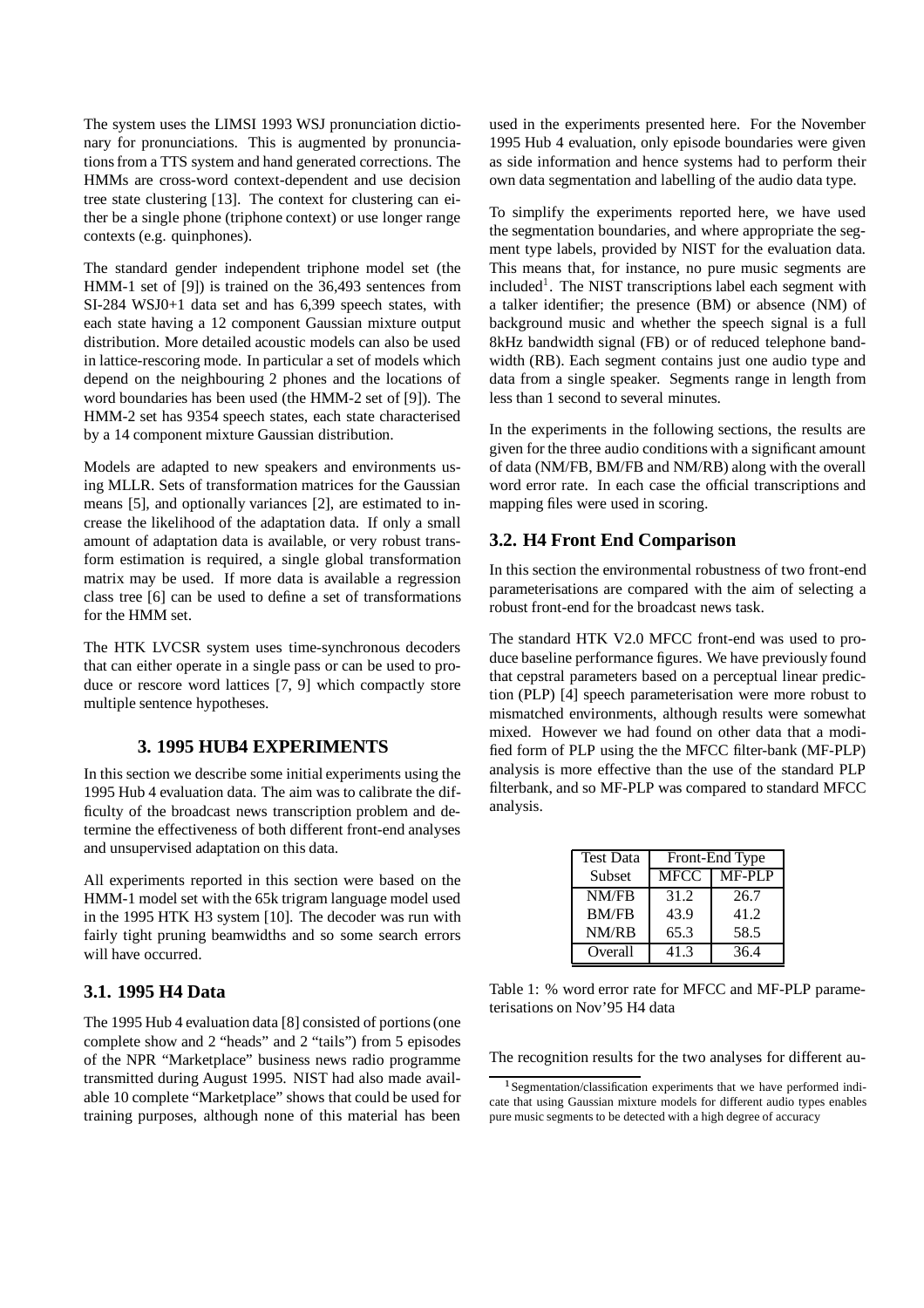dio types is given in Table 1. Overall there is 12% reduction in error rate using MF-PLP with the largest error rate reduction (14%) comes with the NM/FB data and the smallest reduction (6%) from the BM/FB data. It is clear that the MF-PLP front-end analysis provides significant performance gains under the mismatched conditions found in the H4 data when using models trained on clean speech. It would be expected that much smaller gains would be achieved with MF-PLP if the test and training data were more closely matched.

# **3.3. Unsupervised Adaptation**

To try and reduce the mismatch between the test data and the models we applied 2 iterations of MLLR adaptation in transcription mode to the MF-PLP system. For the purposes of adaptation each Marketplace episode was split into a number of sessions with each session containing a single speaker and a single audio type. If the session contained less than 10 seconds of data then no adaptation was performed—this applied to less than 1% of the test data.

Both iterations of MLLR used block-diagonal transforms and only updated the Gaussian mean parameters. The first iteration used a global transformation and then the second iteration used multiple adaptation classes chosen using a regression class tree.

| <b>Test Data</b> | <b>Adaptation Classes</b> |        |          |  |  |  |  |
|------------------|---------------------------|--------|----------|--|--|--|--|
| Subset           | None                      | Global | Multiple |  |  |  |  |
| NM/FB            | 26.7                      | 24.8   | 22.3     |  |  |  |  |
| <b>BM/FB</b>     | 41.2                      | 32.8   | 31.3     |  |  |  |  |
| NM/RB            | 58.5                      | 40.7   | 36.5     |  |  |  |  |
| Overall          | 36.4                      | 29.8   | 27.0     |  |  |  |  |

Table 2: % word error rates for MF-PLP with unsupervised MLLR adaptation on 1995 H4 data.

The results of these two adaptation passes along with the unadapted MF-PLP error rates are shown in Table 2. Overall the use of a global transform reduces the error rate by 18%. The largest gains come from the most severely mismatched conditions: NM/RB improves by 30% and BM/FB by 20%, while the NM/FB data improves by just 7%. The second MLLR iteration improves the error rate by a further 9% with again the largest improvement being for the NM/RB data (10%).

Since the adaptation experiments used known segment boundaries and labels rather than an automatic system, it is impossible to directly compare the recognition results to those obtained in the 1995 Hub 4 evaluation. However, the figures show that the approach is effective even when no acoustic or language model training data from the broadcast news domain is available.

# **4. 1996 DARPA EVALUATION**

In this section the 1996 Hub 4 task is discussed. The HTK system for the 1996 Hub 4 evaluation is described and the results of each stage of the system are given.

# **4.1. 1996 Hub 4 Data**

The data for the evaluation consisted of U.S. television and radio broadcast news programmes recorded "off-air". For the primary partitioned evaluation (PE), the data was presegmented into portions that were acoustically homogeneous: i.e. a single speaker in a single audio condition. These segments varied in length from under one second to several minutes.

The labelling for each segment provided a fairly detailed description of the data. For convenience, the audio was divided into a number of "focus conditions" labelled F0 to F5 and FX. These are listed in Table 3.

| Focus          | Description                                    |
|----------------|------------------------------------------------|
| F <sub>0</sub> | baseline broadcast speech (clean, planned)     |
| F1             | spontaneous broadcast speech (clean)           |
| F2             | low fidelity speech (wideband/narrowband)      |
| F <sub>3</sub> | speech in the presence of background music     |
| F4             | speech under degraded acoustical conditions    |
| F5             | non-native speakers (clean, planned)           |
| FX             | all other speech (e.g. spontaneous non-native) |



A number of broadcast news shows transmitted prior to June 30th 1996 were recorded and labelled by the LDC for acoustic training. The evaluation data (broadcast in September 1996) contained some material from programmes used for training. In total there was about 35 hours of labelled broadcast news acoustic training data. When analysed by focus condition the amount available varied from 12 hours for F0 to 16 minutes for F5. Due to numerous transcription problems with this data, we had only six weeks to work with the training data before we actually ran the evaluation.

The LDC also supplied commercially available transcriptions of various broadcast news programmes produced by Primary Source Media, Inc. covering the period from January 1992 to April 1996 and containing approximately 132 million words of text.

The evaluation data consisted of 4 half-hour segmented broadcast news programmes (two television, two radio). The proportions of the test data in each focus condition was as follows: F0 29.7%; F1 32.7%; F2 8.7%; F3 7.0%; F4 9.1%; F5 1.5 % and FX 11.4%.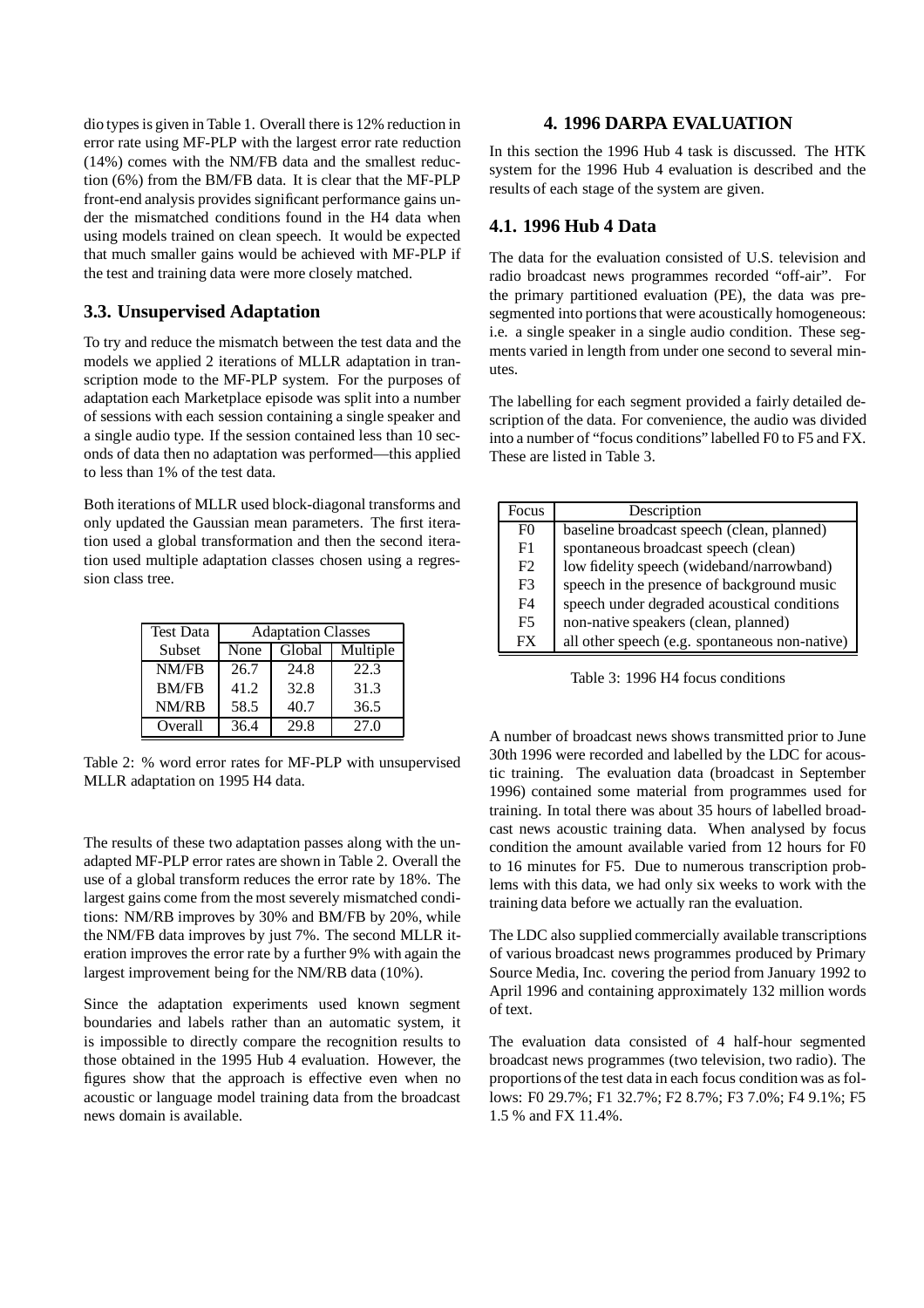| Processing      | LM       | % Word Error |       |         |         |                   |                   |         |                   |
|-----------------|----------|--------------|-------|---------|---------|-------------------|-------------------|---------|-------------------|
| Stage           | Type     | Overall      | F0    | F1      | F2      | F3                | F4                | F5      | FX                |
| Prelim. 1       | tg       | 33.4         | 23.0  | 31.5    | 39.8    | 30.3              | 39.5              | 28.1    | 58.7              |
| Prelim. 2       | tg       | 31.1         | 21.3  | 30.1    | 38.7    | 29.9              | 33.9              | 27.1    | 52.7              |
| Lattice Gen.    | bg       | 34.1         | 25.2  | 33.9    | 41.2    | 32.5              | 36.4              | 27.8    | 52.4              |
| Lattice Gen.    | fg       | 29.4         | 20.7  | 29.4    | 34.6    | 25.0              | 32.4              | 23.7    | 49.2              |
| HMM-2 (noadapt) | fg       | 30.3         | 20.7  | 27.9    | 37.3    | 25.8              | 36.5              | 25.8    | 55.3              |
| Global HMM-2    | fg       | 27.5         | 19.0  | 26.4    | 32.7    | 23.7              | 29.3              | 21.1    | 50.7              |
| Multiple HMM-2  | fg       | 27.7         | 19.1  | 26.6    | $33.1+$ | 23.6 <sup>†</sup> | 29.1 <sup>†</sup> | $21.7+$ | 51.0 <sup>+</sup> |
| Multiple HMM-2  | fg/cache | $27.5+$      | 18.7† | $26.5+$ |         |                   |                   |         |                   |

Table 4: % Word error rates on 1996 H4 evaluation data at various stages of processing. denotes the system actually submitted for the evaluation.

## **4.2. 1996 HTK H4 System Overview**

The overall style of processing adopted was broadly similar to that used by the 1995 HTK H3 system [10, 11]. However there were a large number of detailed differences including the use of the MF-PLP representation throughout. The system was run in multiple passes first starting with the most appropriate models available and at each stage using unsupervised test-data adaptation to refine the transcriptions.

After two "preliminary" passes through the data word lattices were generated. The preliminary passes and lattice generation used triphone models based on the HMM-1 set and adaptation used a global speech MLLR transform along with a separate silence transform. After lattices have been generated (using a bigram language model) they were expanded using a 4-gram and the HMM-2 models used. The HMM-2 models were initially adapted with a global transform and then a final pass run with more detailed adaptation. It was hoped that further adaptation/transcription passes could have been run with these models but the time available for the evaluation precluded this. For the F0 and F1 focus conditions, the lattices generated from the final stage were rescored with a cache language model.

#### **4.3. Acoustic Model Training**

For each focus condition a set of "initial" models were estimated using the HMM sets (both HMM-1 and HMM-2) trained on the secondary channel Wall Street Journal data (as in [10]). These sets were then adapted for each focus condition using mean and variance MLLR with the broadcast news training data for each focus.

For F2 there was a mix of narrow-band and wideband data, so the F2 training data was automatically classified as either narrowband or wideband using a simple high/low frequency energy ratio approach, and two sets of HMMs were adapted. The test data for F2 was also automatically labelled as narrow or wide band and the appropriate set of models used for each F2 segment.

Only a very small amount of the training data was labelled as F5 (planned, clean, non-native) and so this data was combined for both training and testing with the portion of FX that was labelled as spontaneous, clean, non-native data. In training, the F0 adapted models were further adapted using all of the clean non-native data.

For the other portions of FX, a "global" model was used which was formed by adapting the WSJ secondary channel models on all the broadcast news data. A number of other approaches to tackling the variety of data types present in FX were considered but lack of development time precluded a full investigation.

For the focus conditions with, what was judged to be a reasonable amount of training data (F0, F1 and F4), the HMM-2 MLLR-adapted models were further adapted using forwardbackward MAP [3]. On the development data it was found that applying MAP after MLLR yielded between a 1% and 3% reduction in word error for these conditions.

#### **4.4. Decoder Guided Segmentation**

As described above, the data was pre-segmented as to audio type but there was no limit the on length of individual segments. For several processing stages (including lattice generation and manipulation), it is more convenient if the data contains segments no longer than 30s in duration.

For the first pass through the data, the recogniser was allowed to make "sentence-end" to "sentence-start" transitions midway through a segment. This information combined with the length of silences at these sentential transitions and other points in the segment (found from a forced alignment of the decoded output) was used to generate a new segmentation for the further decoding passes.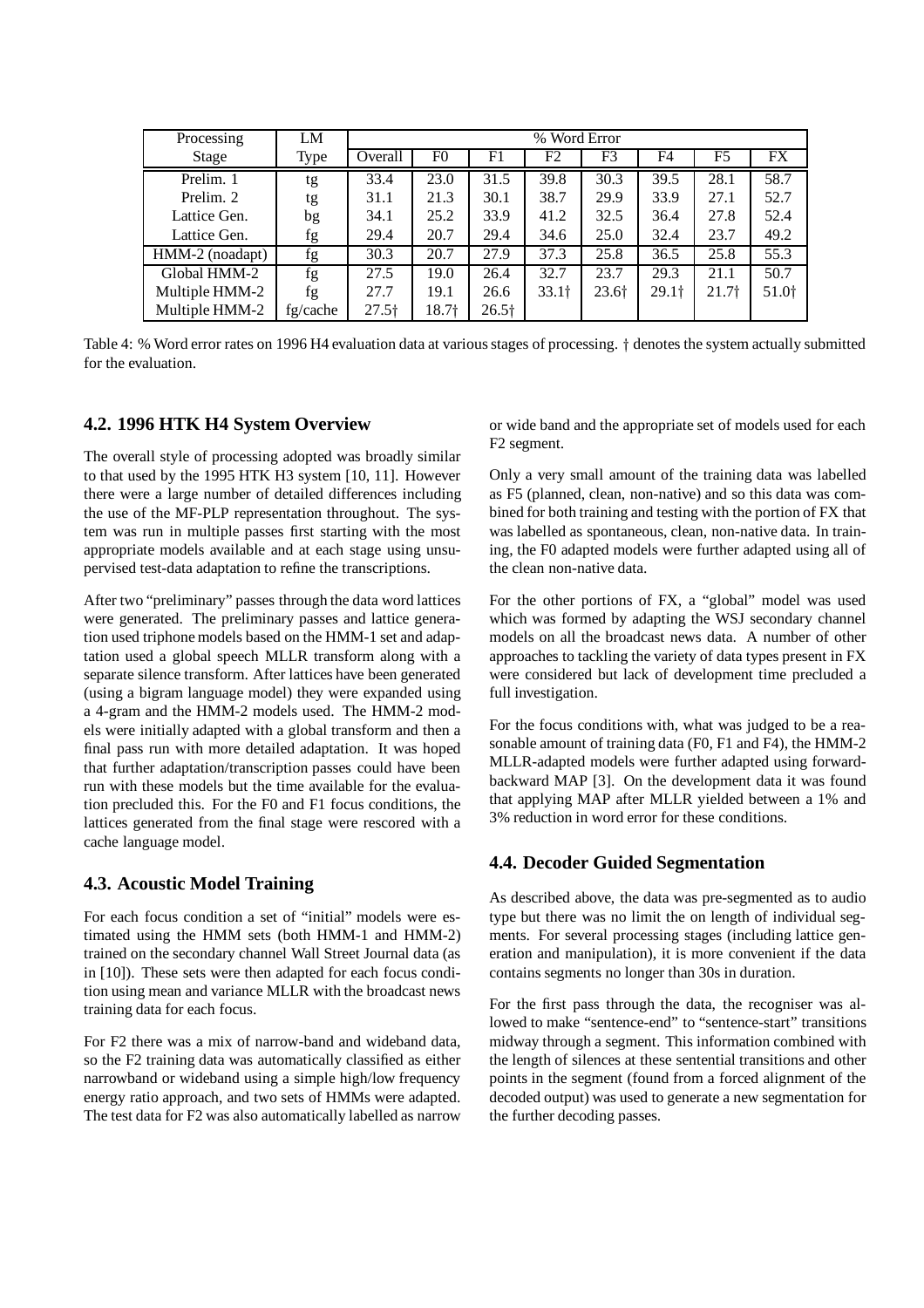# **4.5. Segment Clustering**

In order to perform test-data adaptation on broadcast news data when speaker identities are unknown, it is necessary to group segments that are "similar" so that sufficient data is available for robust unsupervised adaptation. For this purpose a within-focus-condition bottom-up segment clustering technique was adopted.

Each segment (before CMN was applied) is represented by its mean and variance and then segments are iteratively merged with the nearest segment group (as measured by a modified divergence measure) until all segment groups contain enough speech frames. The number of clusters is controlled by an occupation count threshold. Experiments on the development data showed that the system was relatively insensitive to the the cluster threshold and that this very simple clustering scheme could yield performance that is similar to that obtained using clusters based on known speaker identity.

# **4.6. Static Language Models**

The evaluation system language model (LM) had a word list containing 65423 words chosen from the most frequent words in the broadcast news training texts, with the most frequent words in a number of other text corpora also added. There was an OOV rate of 0.74% on the evaluation data.

For the evaluation, bigram, trigram and 4-gram LMs were estimated by combining data from the LDC supplied broadcast news texts, the LDC 1995 newswire texts (non-financial and financial), the acoustic training data transcriptions(added twice) and the 1995 Marketplace transcriptions (added 3 times). The language models contained 6.9 million bigrams, 8.3 million trigrams and 8.6 million 4-grams.

| Focus          | proportion | % OOV | Perplexity |        |
|----------------|------------|-------|------------|--------|
| Cond           | of test %  | rate  | 3-gram     | 4-gram |
| F <sub>0</sub> | 29.7       | 1.6   | 188        | 172    |
| F1             | 32.7       | 0.2   | 124        | 115    |
| F2             | 8.7        | 0.8   | 145        | 135    |
| F <sub>3</sub> | 7.0        | 1.3   | 227        | 182    |
| F <sub>4</sub> | 9.1        | 0.5   | 123        | 111    |
| F <sub>5</sub> | 1.5        | 0.3   | 274        | 269    |
| <b>FX</b>      | 11.4       | 0.3   | 164        | 157    |
| Overall        | 100        | 0.74  | 154        | 141    |

Table 5: Hub 4 perplexities (1996 eval data)

The overall perplexity of the 4-gram LM was 141 and the trigram 154 on the evaluation data. The detailed perplexities and OOV rates, by focus condition are given in Table 5.

It was noted that these perplexities, although about 20% higher than typically observed on read newspaper texts, were also significantly below that of the development data.

# **4.7. Cache LM**

A unigram and bigram cache model of the form used in [10] was interpolated with the static 4-gram language model for the F0 and F1 conditions. The cache was based on the output from the final acoustic pass and operated on a per-show, perfocus-condition basis. The cache includes future and previous words. Words with the same stem were also added to the unigram cache and common words were excluded.

#### **4.8. System Results**

Results from the system at various stages of processing are shown in Table 4. The table also contains the entry HMM-2 (noadapt) which provides a contrast for using the HMM-2 models with lattices with no test-data adaptation. Contrasting the first two passes shows that global test-data adaptation gives a 7% improvement in word error whereas for the HMM-2 models (using somewhat smaller clusters) yields a 9% improvement in word error. While there was a 14% reduction in word error moving from bigram to 4-gram this is rather smaller than we have previously observed and is probably in part due to lattice errors.

Overall the HMM-2 models gave about 6% fewer word errors. However the FX models performed rather more poorly and this was caused by a bug in the lattice pruning procedure which resulted in large lattices, such as those for FX, being incorrectly pruned.

Another somewhat surprising result was that, overall, the use of multiple adaptation classes for the HMM-2 models increased the word error rate by 0.2% absolute. This was also found to be due to a bug in the iterative adaptation procedure and hence the lowest error rate result for each focus condition was not necessarily submitted as output for the evaluation. For this type of task we have previously found it preferable to perform adaptation in a number of stages [12]. However for the evaluation run itself, there was not enough time to run these extra passes.

Finally the use of a cache language model reduced the error rate on F0 by 2% and on F1 by less than 0.5%. The lattices used were rather small and so there was rather limited scope for improvement.

# **4.9. Effect of Evaluation System Bugs**

As mentioned above, after the evaluation it was discovered that there were two bugs in the system used. The first affected the quality of large lattices and had most impact on the FX condition. The second problem was in the application of multiple iterations of MLLR. A bug in a script caused the unadapted models to be used to find state-frame align-